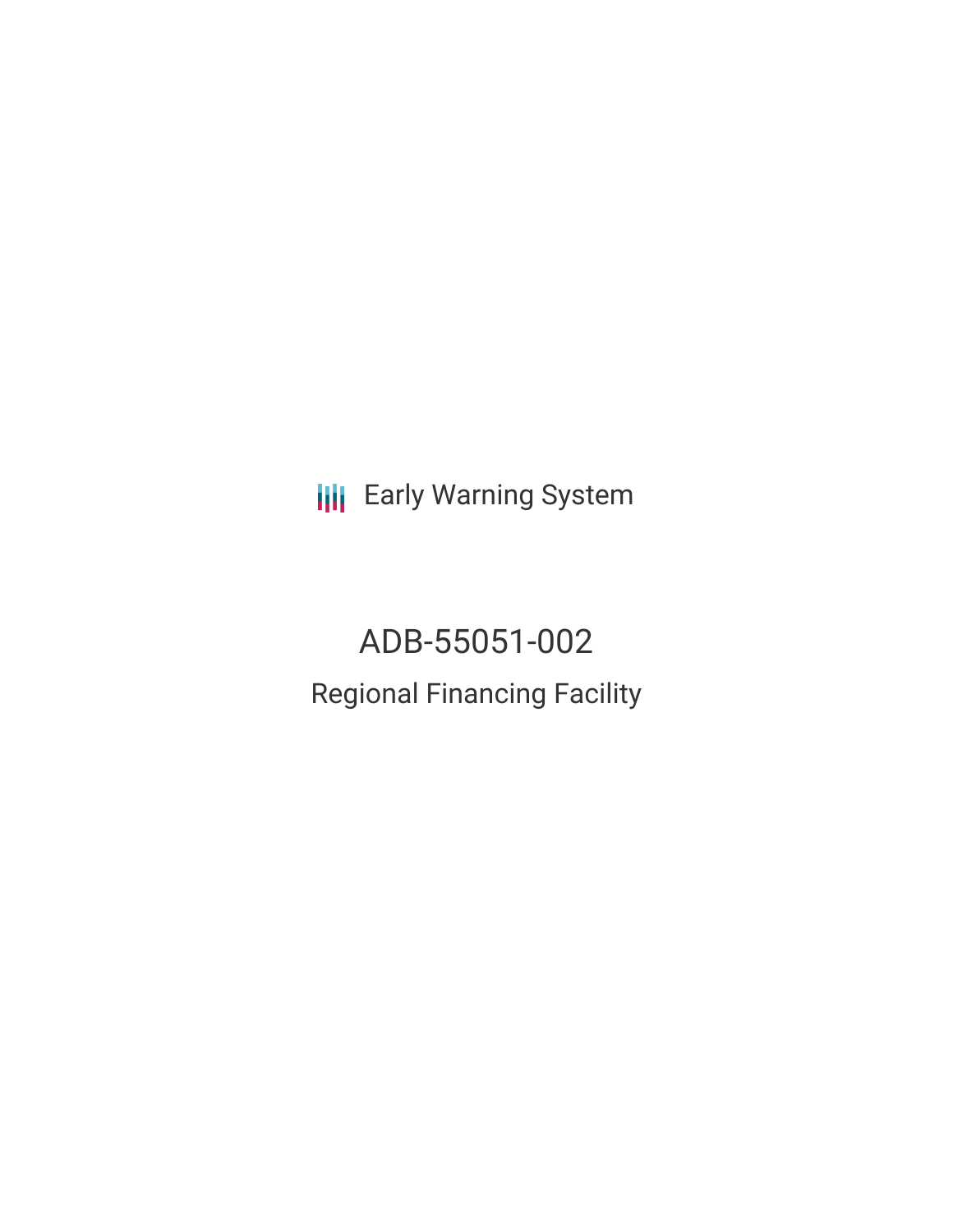

## **Quick Facts**

| <b>Countries</b>               | Kiribati, Marshall Islands, Micronesia, Samoa, Solomon Islands, Tuvalu, Vanuatu |
|--------------------------------|---------------------------------------------------------------------------------|
| <b>Financial Institutions</b>  | Asian Development Bank (ADB)                                                    |
| <b>Status</b>                  | Proposed                                                                        |
| <b>Bank Risk Rating</b>        | FI                                                                              |
| <b>Sectors</b>                 | Energy, Finance                                                                 |
|                                |                                                                                 |
| <b>Investment Type(s)</b>      | Grant                                                                           |
| <b>Investment Amount (USD)</b> | \$10.00 million                                                                 |
| <b>Grant Amount (USD)</b>      | \$10.00 million                                                                 |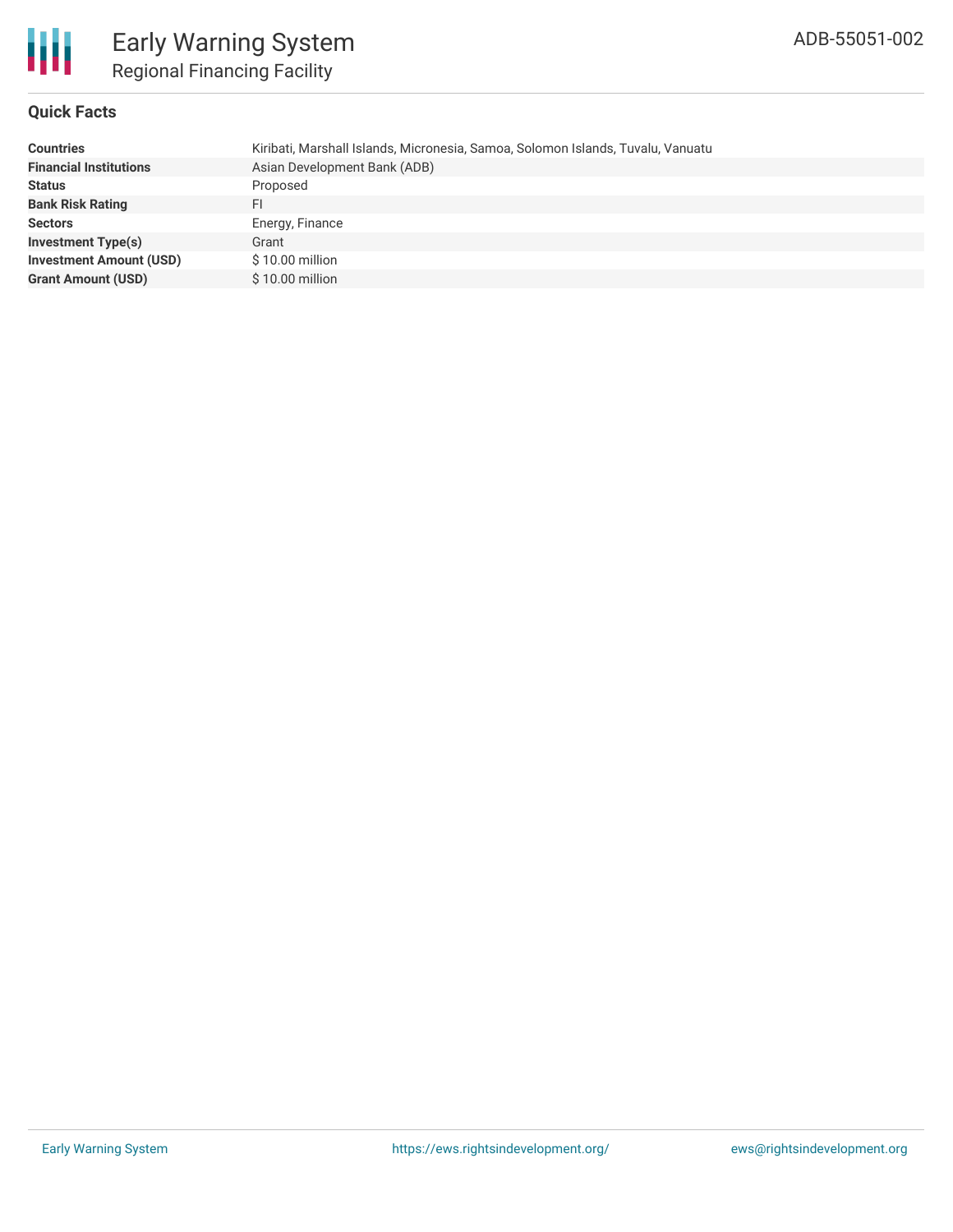

# **Project Description**

According to the bank's website, "The regional facility will provide grants to participating Pacific Developing Member Countries (DMCs) which will finance affordable clean energy financial intermediation loans for poor, low-income and women borrowers. The grant facility will finance clean energy projects in the participating Pacific DMCs to be implemented by the Pacific stateowned development banks."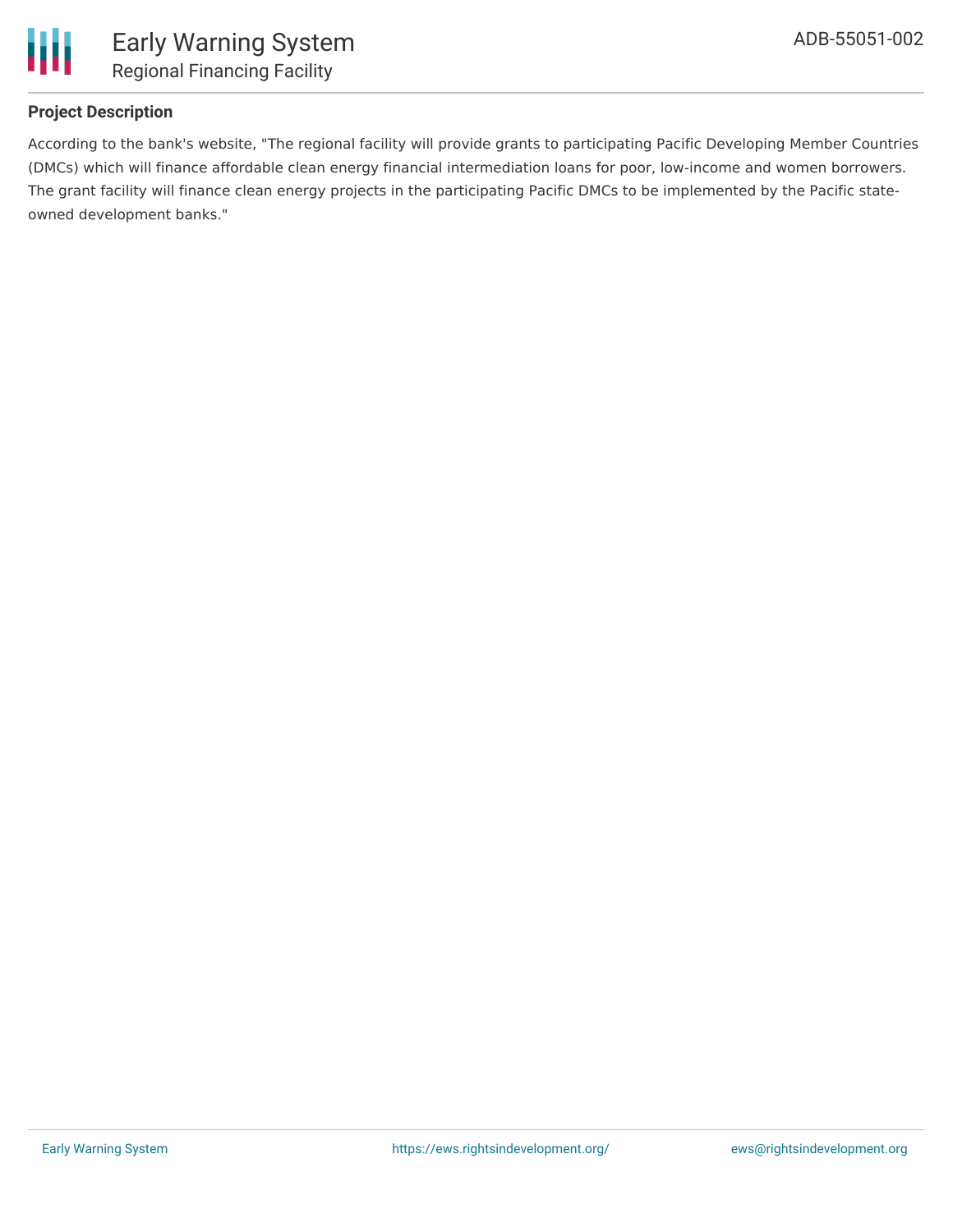

# **Investment Description**

Asian Development Bank (ADB)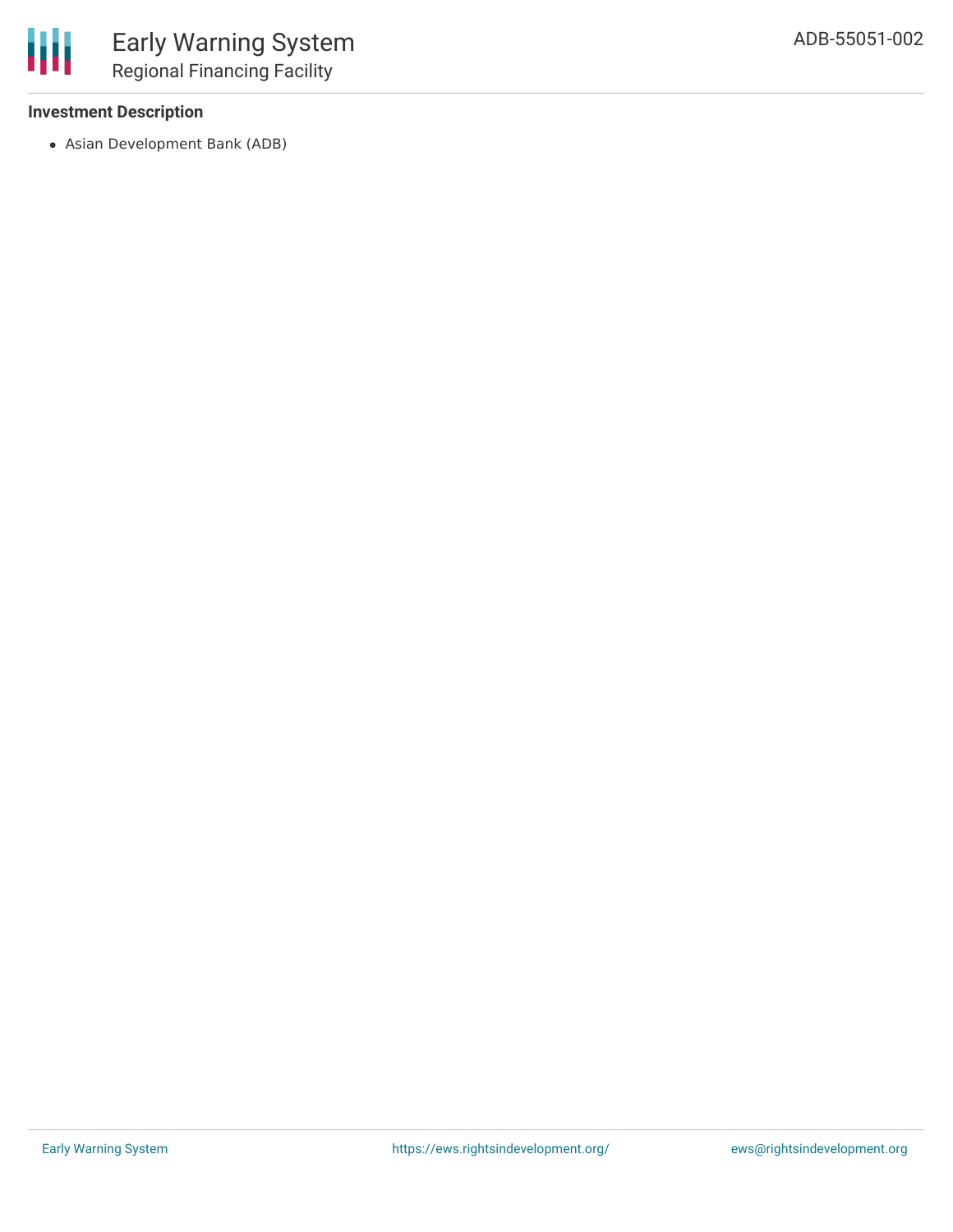

### **Contact Information**

Asian Development Bank 6 ADB Avenue, Mandaluyong City 1550, Philippines Department of Finance and Administration PS2, Palikhir Pohnpei State Federated States of Micronesia Ministry of Finance G.P.O. Box 26 HoniaraSolomon Islands Ministry of Finance Government of Samoa Private Bag, Apia, Samoa Ministry of Finance P.O. Box D, Majuro MH 96960 Republic of the Marshall Islands Ministry of Finance & Economic Management P.M.B. 058 Port Vila Vanuatu Ministry of Finance (formerly Ministry of Finance and Economic Development) Vaiaku, Funafuti, Tuvalu Ministry of Finance and Economic Development P.O. Box 67 Bairiki, Tarawa Kiribati Pacific Power Association **Regional** ACCESS TO INFORMATION

You can submit an information request for project information at: https://www.adb.org/forms/request-information-form

ADB has a two-stage appeals process for requesters who believe that ADB has denied their request for information in violation of its Access to Information Policy. You can learn more about filing an appeal at: https://www.adb.org/site/disclosure/appeals

#### ACCOUNTABILITY MECHANISM OF ADB

The Accountability Mechanism is an independent complaint mechanism and fact-finding body for people who believe they are likely to be, or have been, adversely affected by an Asian Development Bank-financed project. If you submit a complaint to the Accountability Mechanism, they may investigate to assess whether the Asian Development Bank is following its own policies and procedures for preventing harm to people or the environment. You can learn more about the Accountability Mechanism and how to file a complaint at: http://www.adb.org/site/accountability-mechanism/main.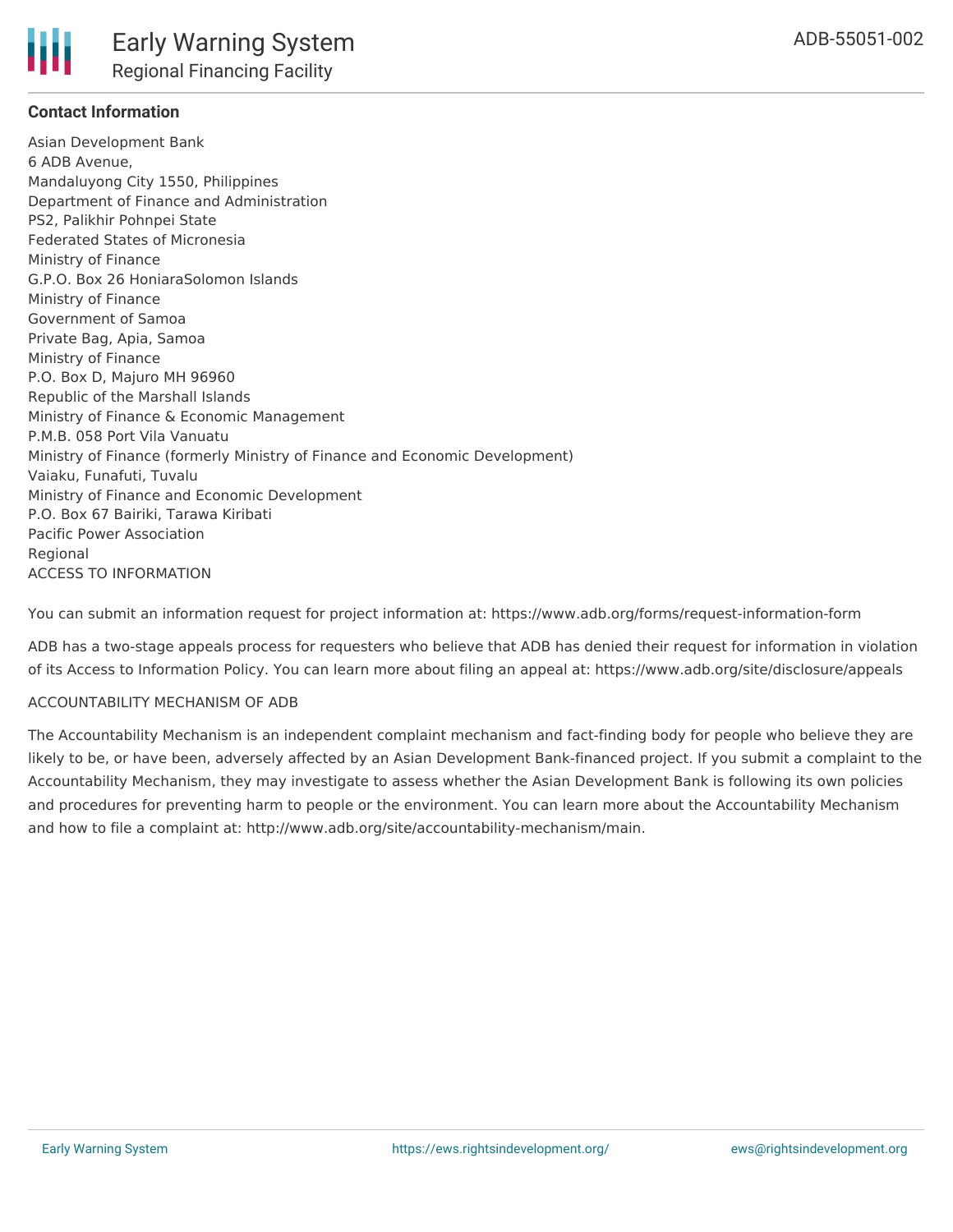

## **Bank Documents**

- Pacific Regional [Financing](https://ewsdata.rightsindevelopment.org/files/documents/02/ADB-55051-002_kckrr5j.pdf) Facility: Initial Poverty and Social Analysis [\[Original](https://www.adb.org/projects/documents/reg-55051-002-ipsa) Source]
- Project [Disclosure](https://ewsdata.rightsindevelopment.org/files/documents/02/ADB-55051-002.pdf) PDF [\[Original](https://www.adb.org/printpdf/projects/55051-002/main) Source]